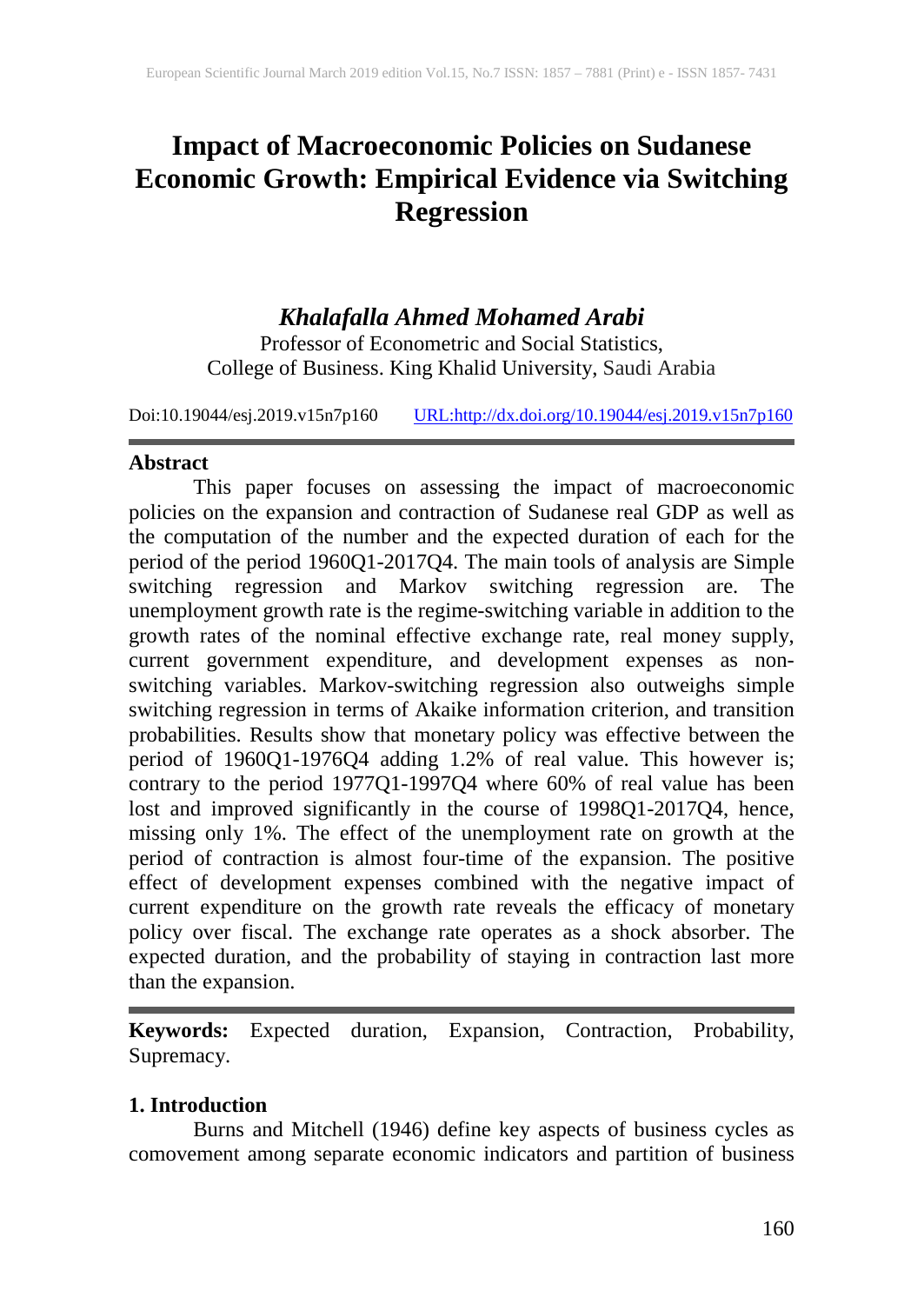cycles into separate phases or regimes of expansions, followed by recessions, contractions, and revivals, which merge into expansion phase of the next cycle. Schumpeter (1961) isolates four stages of the business cycle: expansion whuch is an increase in production and prices and low-interest rates; crisis where stock exchanges crash is accompanied with multiple firms' insolvencies; recession in which prices and output plummet and interest-rates surge; and recovery which occurs as a result of the drop in prices and incomes. Business cycles according to Madhani (2010), refer to a downward and upward fluctuation of real GDP around its long-term trend. The analysis of business cycles is suitable for a range of reasons and such insights may help researchers in picking leading indicators for economic activity. However, this; will make available a set of uniformities that serve as a benchmark to scrutinize the validity of numerical versions of theoretical models (Canova 1998a, 1998b).

Frequent regime switching and; dramatic reversal in fiscal, monetary and trade policies are the main characteristics of developing countries including Sudan (Aguiar & Gopinath 2007).

International Arab Encyclopedia (5/1/2019)) emhasizes further details on the four-phase of the business cycle by Schumpeter as follows: "the movement from crisis and recession to recovery is associated with the changing structure of economic production and the behavior of economic indicators low supply that adapts to the increased demand, thus absorbing surplus in goods on the market. A decline in the factor of production prices increases investment and eventually increases output. The transition from recovery to crisis and recession goes in the opposite direction. In the stage, production is increasing up to a level that causes excess supply. Prices move downward leading to revenues, while demand for factors of production increases leading to high costs. Low effective demand also leads businesses to reduce their output entering the national economy in the new phase of recession and crisis".

Furthermore, the monetary and financial policies of the Central Bank of Sudan (CBoS) include; to keep economic growth and inflation at certain levels; to retain the exchange rate stable through annual growth of money supply and liquidity regulation via legal reserve ratios, and to open market operations as long as the private sector is provided with liquidity. The fiscal policy has two pillars: the revenues and expenditure. Revenues are composed mainly of indirect tax that constitutes an average of 55%, and a direct tax that contributes with an average of 18%. Nontax revenues are composed of fees, foreign aid and proceeds of public companies at 23%. However, the government expenditure is composed mainly of current expenditure and a large share of it goes to funding security, followed by remuneration of employees and other government activities. This part constitutes about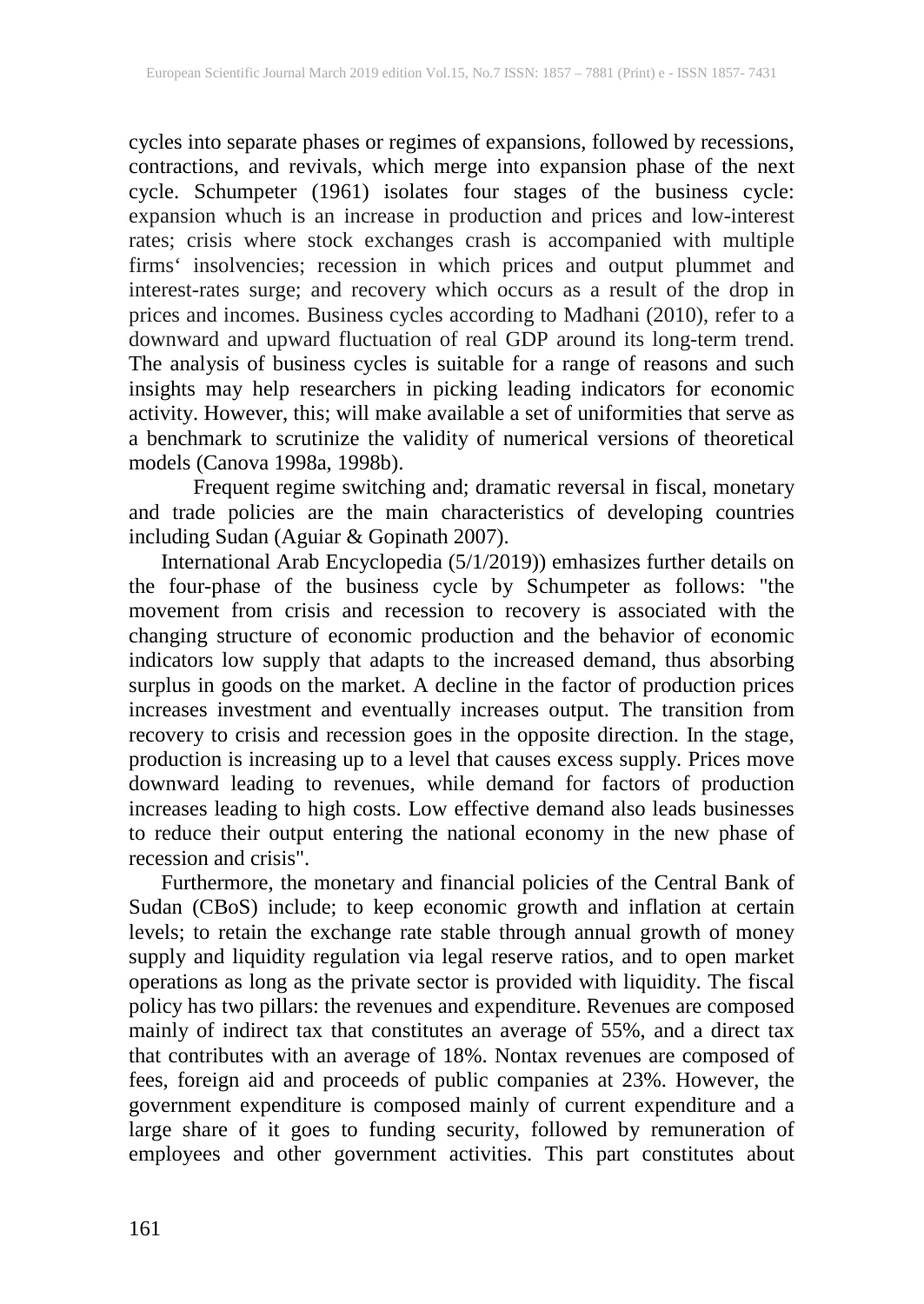83.4%, while the remaining 16.6% is devoted to public investment. The link between fiscal and monetary policies passes through two factors: the budget deficit which is mainly financed by the creation of money that increases the growth of money supply, and macroeconomic framework which is used to design annual programs. The macroeconomic framework which is originally proposed by the IMF and links the following real, monetary, and external sectors. The labor sector is completely ignored despite its importance and this is one of the reasons for considering the unemployment rate as a switching variable.

To the best of my knowledge, there are few empirical studies on Sudanese business cycle and macroeconomic fluctuations in Sudan: Hamid (2017) via principal components, Abdalla (2015) using VAR and GARCH, Ahmed and Awadelbari (2014) employing OLS, and Suliman (2000) by means of an error correction model. Therefore , there arises a need to add some effort to the empirical insight on the topic. This paper is divided into three aspects; the model variables, sample size, and analytical model *i.e.* a switching regression model.

We seek to answer the following questions: does switching regression fit Sudanese data? Does data frequency matter? Does the exchange rate operate as a shock absorber? Which economic policy is more influential fiscal or monetary? Does the unemployment rate affect the growth of the economy equally in the two regimes?

The paper contains five sections besides the introduction. The literature review is in section 2, while, section 3 contains the theoretical background. The methodology and data are presented in section 4, and section 5 is devoted to empirical results and discussion. Finally, we conclude in section 6.

### **2. Literature Review**

Maneejuk, Yamaka, and Sriboonchitta, (2018) studied the US business cycle through the application of more flexible maximum likelihood via the Markov switching (MS) models. They concluded that the empirical likelihood could outweigh the classical likelihood estimators. Guérin and Leiva-Leon (2017) combined discrete forecasts of the U.S. business cycle from competing with Markov-switching models. Their finding indicated that the best combination of forecasts updates U.S. recession. The application of Markov regression by Cifter (2017) to investigate the influence of inflation on the stock market in South Africa between July 1995 and July 2017 exhibited a negative impact in the short-term, and a long-term relationship does not exist. Faulwasser, Grossy, and Semmler (2017) presented a global solution of the finite horizon monetary policy model for inflation and credit through switching regression for euro area explored by the destabilizing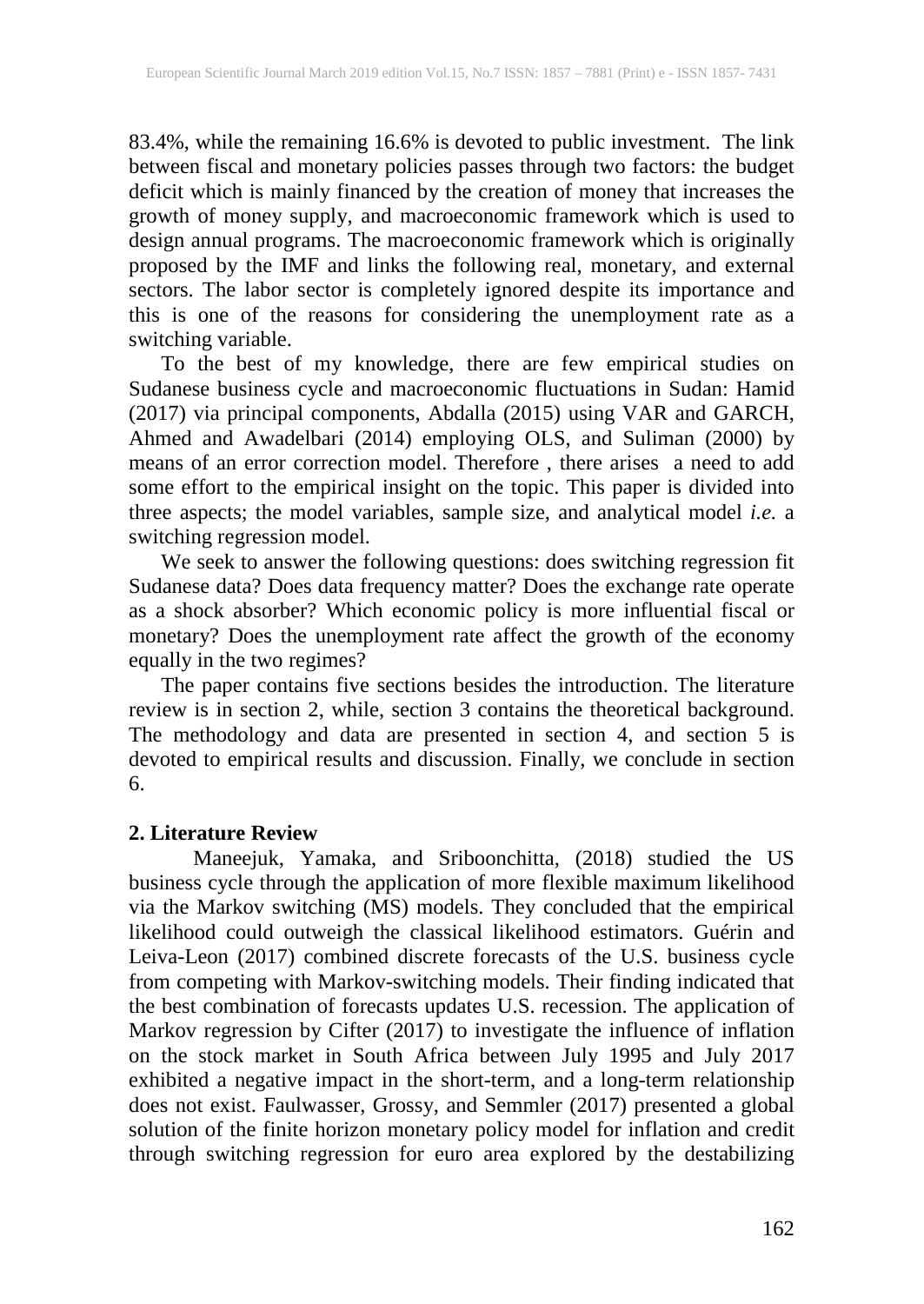effects of price and non-price drivers of the output gap. Subagyo and Sugiarto (2016) used autoregressive Markov regression to estimate the Indonesian GDP. They concluded that there is a possibility of estimation with minor modification and it involves the use of volatility feedback of equity returns to allow the switch to endogenous ones. Prukumpai (2015) examined the behavior of eight industrial portfolios belonging to Thailand stock exchange via Markov switching regression during the period of July 2005 to September 2014. The model classified betas into low beta and high beta, endorsing that the systematic risk of industrial portfolios is timevarying and regime-dependent. Milidonis (2015) used credit swap contracts by means of Merton default risk and switching regression models to indicate an increase in default probabilities, which is several months ahead of notable increases. Cheung and Erlandsson (2004) by the use of dual data frequencies, dual sample periods, and a number of specifications reject neither random walk nor Markov switching of the Deutsche mark, French franc, and the British pound. Monetary data, on the other hand, offers clearcut evidence of the presence of Markov switching dynamics. Therefore the results emphasize the crucial role of data frequency and the sample size for defining the number of regimes.

Morgan (2011) calls for maintenance of growth through macroeconomic policy to affect aggregate demand, directly and indirectly, passing through their "microeconomic" effects on private sector conduct in Asia. His analysis has been done through descriptive statistics. Sabir and Zahid, (2010) using SAARC (Bangladesh, India, Pakistan and Sri Lanka) data from 1984 to 2009 exhibited that the usage of monetary policy to control inflation and to smooth output gap is pro-cyclical, while fiscal policy is pro-cyclical in low-income countries.

In summary of Markov-switching, regression is the more popular technique that can be applied to estimate regimes of different fields such as portfolios, credit, business cycles via various macroeconomic indicators, and exchange rates. The fiscal and monetary policy has effects on business cycles that have been estimated through descriptive and GMM. This paper further goes online with those employing switching regression to estimate business cycles and the effects of monetary and fiscal policy. The main departure from the above studies is the special emphasis on the unemployment rate as the switching variable. However, this paper agrees with Milidonis (2015) in emphasizing the role of data frequency. This paper discovers many challenges that the Sudan economy has to face of which weather conditions, modernization of the traditional sector and its integration with the modern sector, and transfer of technology, should be considered to put an end to arm and social conflicts. Also, there is a need for efficient utilization of available resources and formulation of macroeconomic policies.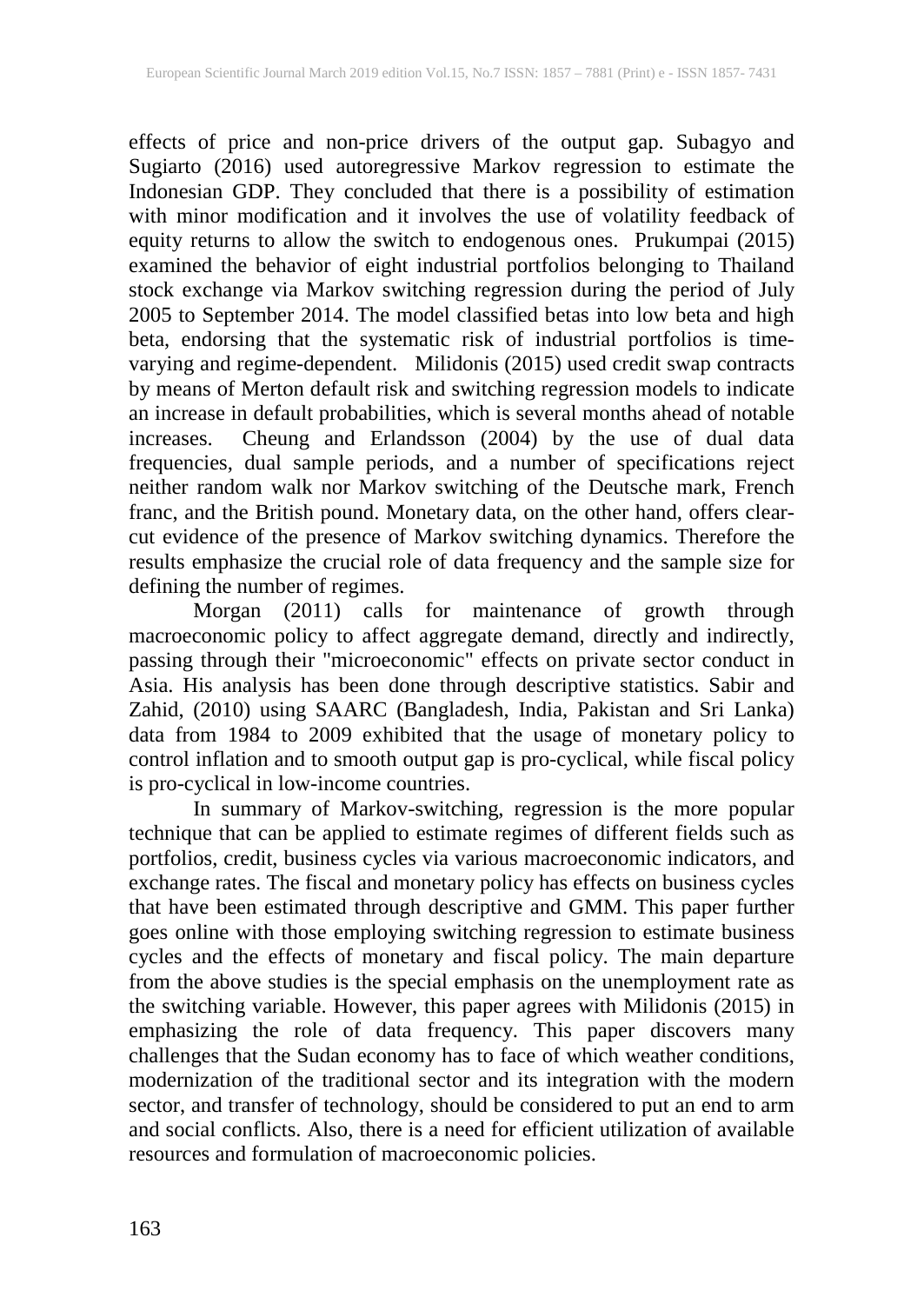# **3. Theoretical Background**

Nominal Effective Exchange Rate is a weighted average (tradeweighted) of bilateral nominal exchange rates of national currency against foreign currencies. It is a weighted average of national currency exchanges for a basket of currencies. It only describes whether a currency is weak or strong,, when compared to foreign currencies. (Investopedia /6/1/2019). An increase in the index indicates an appreciation of the home currency against the basket of currencies of trading partners (World Bank REER\_database\_ver28Jun2018). The changes that occur in NEER affect other economic indicators including the growth rate of real GDP.

All additions to the money supply merely transfer real purchasing power from some actors to others. Further, real growth means an increase of the real value of all assets including money. An increase in real money supply from monetary expansion means an increase in real wealth and this brings real value into existence (Blog 2012).

The relation between growth rate and the unemployment rate is negative as Okun's law postulates, whereas the growth of 3% requires the reduction unemployment rate. An increase of the population size by 1% entails an increase in the growth rate by the same percentage. Similarly, the percentage increase in productivity should be matched with the same percentage in the growth rate to stabilize unemployment. It is worth noting that low or moderate economic growth will not reduce unemployment, and reductions of working will create jobs (Okun 1962).

Schumpeter (1961) considers the business cycles as intrinsic to the market economy. Business cycles are the end result of the creation and discharge of innovations and new knowledge control the development process. This leads to the replacement of old enterprises by new ones that apply new techniques of production. The capital market has to finance innovations to move from a static state of the economy that is characterized as a traditional production structure to a dynamic economy (Bazhal 2016). Transfer of technology issue requires the understanding of political, social and economic settings, the appropriate use of technology, the developer of technology, channels of transfer and acceptance by the end user (Ahmed, 2009). The rate of adoption is closely related the relative speed. An innovation is adopted by members of the social system as defined by Rogers (1995), and is determined by the following variables: characteristics – relative advantage, compatibility, complexity, trialability,; observability; type of innovation-decision – optional – collective – authority; communication channels,; nature of social system; and extent of change. Other important factors are the infrastructure, breakthrough by means of different barriers, funding, and timing of the transfer. The transfer of technology to the construction sector achieves its sustainability by taking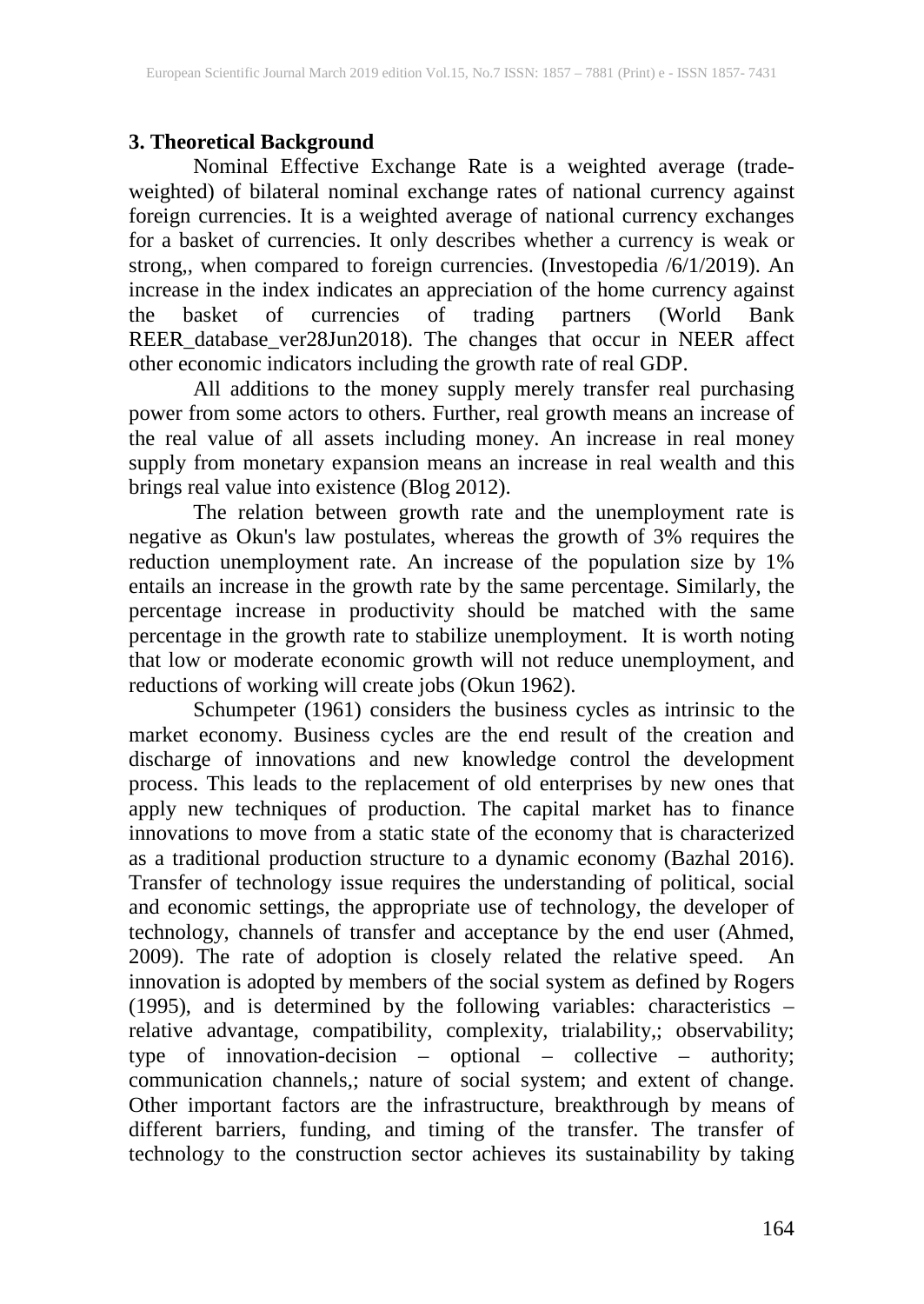into consideration suitable practices in terms of choice of materials, their sources, construction methodologies as well as design philosophy so as to be able to improve performance, decrease the environmental burden of the project, minimize waste and be ecologically friendlier as has been perceived by Singh; (2007).

#### **4. Methodology and Data**

The basic switching model postulates that the random variable  $y_i$ depends on unobserved discrete state variable  $s_i$  with m regimes. Different regressions are associated with different states (regimes). Given regressors  $X_i$ and  $Z_i$  the specification of the conditional mean of  $y_i$  is as follows:

$$
\mu_i(m) = X'_i \beta_m + Z'_i \gamma(1)
$$

Where  $\beta_m$  and  $\gamma$  are  $k_x$  and  $k_z$  vectors of coefficients. The former are indexed by regime while the latter are regime invariant. Regression errors follow a normal distribution. Thus, we have the model:

$$
y_i = \mu_i(m) + \sigma(m)\epsilon_i(2)
$$

#### **Simple Switching**

In this case, the probabilities are constant values. More generally, varying probabilities  $P_m$  is a function of vectors of exogenous observables  $G_{t-1}$  and coefficients ∂ parameterized using a multinomial logit specification:

$$
P(s_i = m | \xi_{t-1}, \delta) \equiv \frac{\exp(G'_{t-1} \delta_m)}{\sum_{j=1}^{M} \exp(G'_{t-1} \delta_j)}
$$
(3)

#### **Markov Switching**

Hamilton (2005) described the behavior of economic time series during economic recession as different, due to changes in economic policies. Shock to the mean of a series  $y_t$  at time $t_0$ , and due to imperfect predictable forces, forecasting depends on two data regimes one up to  $t_0$  and the second after  $t_0$ . The description of the series encompasses both dates, and labeling the mean by an unobservable random variable as  $s_t = 1.2$ . The probability law requires the treatment of  $s_{it}$  as a Markov chain with two states i.e.

$$
\Pr(s_t = j | s_{t-1} = i, s_{t-2} = k, \cdots, y_{t-1}, y_{t-2}, \cdots) = \Pr(s_t = j | s_{t-1} = i) = p_{ij} (4).
$$

The inference about  $s_{it}$  depends on what happens to  $y_t$  and takes the form of two probabilities:

$$
\xi_{jt} = \Pr(s_t = j | \Omega_t; \theta) ; \Omega_t = (y_t, y_{t-1}, \cdots, y_0); \theta
$$
  
= (\sigma, \emptyset, c\_1, c\_2, p\_{11}, p\_{22}) (5)

The inference is performed iteratively. The probabilities in a transition matrix are: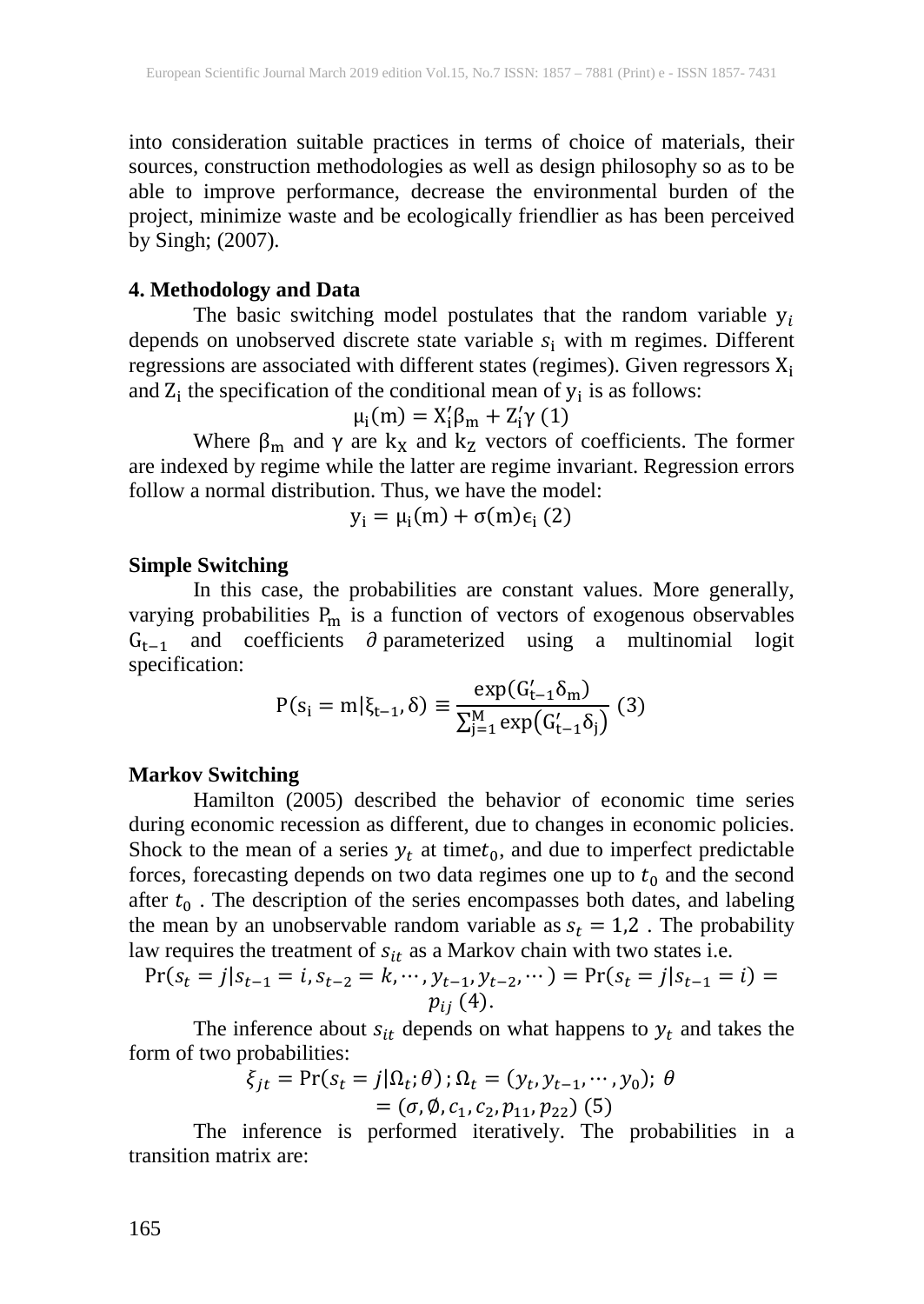$$
p(t) = \begin{vmatrix} p_{11}(t) & \cdots & p_{1M}(t) \\ \vdots & \cdots & \vdots \\ p_{M1}(t) & \cdots & p_{MM}(t) \end{vmatrix} (6)
$$

However, the Markov switching filter requires the initialization of the filtered regime probabilities in period 0:

$$
P(s_0 = m | \xi_0) (7)
$$

All model variables are growth rates are calculated based on their ratios to GDP except real GDP growth and real money supply. The dependent variable is the real GDP growth rate (GR) explained by the nominal effective exchange rate (NEERDOT), real money supply (MSRDOT), and development expenditure (DVRDOT). Central Bank of Sudan provided the data except for unemployment rate and NEER obtained from World Bank data for the period 1960Q1-2017Q4.

#### **5. Results and Discussion 5.1 Empirical Results**

Breakpoint test (annex 2) discloses that all model variables are stationary having a break date at different years. An ambitious development plan, weather conditions, and macroeconomic policies are the main causes of breaks on the model variables. The year 1971Q4 witnessed the launch of the five-year plan where development expenditure (public investment) has a break. The extension of the five-year plan in 1976Q4 observed the break of the effective exchange rate time series. The outbreak of the second civil war in Sudan and the adverse weather conditions in 1984Q4 led to starvation and hence a break in the economic growth rate. Employment policies (dismiss employees for public interest) of the military government that fired large numbers of those who have been seen as opposition supporters (civil and military), and assigning jobs to pro-government led to the breakout of unemployment in 1991Q4. That was culminated by privatization policies. The real money supply break-date corresponds to the peak of the inflation rate 1996Q4. The current government expenditure also has a break date in the fourth quarter of 1999 which corresponds to the early shipment of oil that gives the government extra resources to finance its activities. Cointegration test indicates the long-run relationship among model variables (annex 3).

The application of the BDS test to the residuals of linear estimation tells that it is inappropriate; therefore, two nonlinear estimation methods have been applied to the annual and quarterly data. The table below displays a summary of the results of both methods.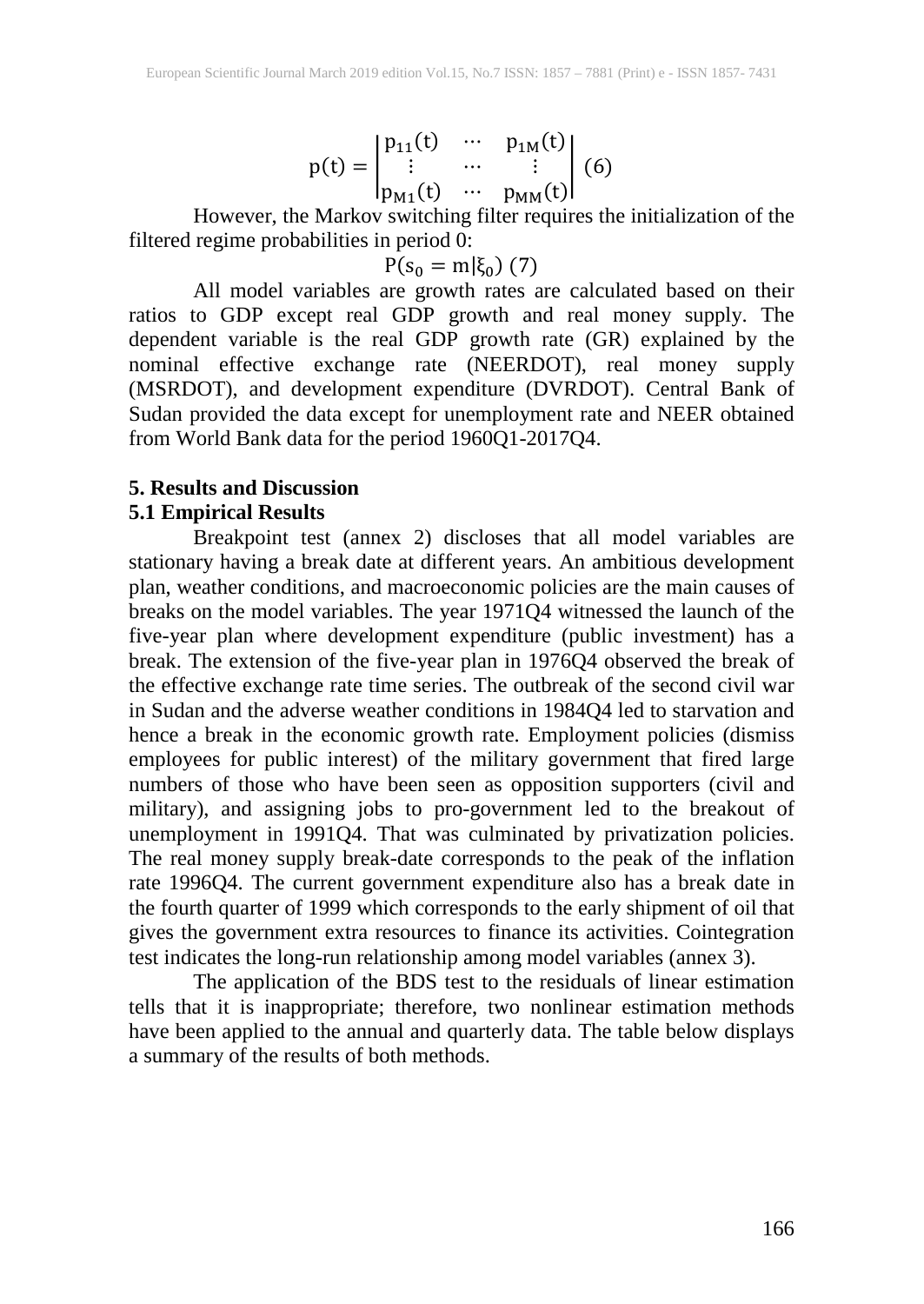|                              | Tuble (1) Dimple & Markov D Mitching Regression Tremton Ruphson / Marquardt Steps<br>Simple Switching |                          | <b>Markov Switching Regression</b> |                |  |
|------------------------------|-------------------------------------------------------------------------------------------------------|--------------------------|------------------------------------|----------------|--|
|                              | Regression                                                                                            |                          |                                    |                |  |
| Variables                    | Regime 1                                                                                              | Regime 2                 | Regime 1                           | Regime 2       |  |
| Constant                     | $2.504***$                                                                                            | $10.109***$              | $3.752***$                         | $2.501***$     |  |
| Unemployment Rate            | $-2.680$ ***                                                                                          | $0.781***$               | $-0.849***$                        | $-3.213***$    |  |
|                              |                                                                                                       | Non-switching Regressors |                                    |                |  |
| Development Expenses         | $0.014***$                                                                                            |                          | $0.004***$                         |                |  |
| <b>NEER</b>                  | $-0.057***$                                                                                           |                          | $-0.072***$                        |                |  |
| Real Money Supply            | $0.088***$                                                                                            |                          | $0.121***$                         |                |  |
| <b>Current Expenditure</b>   | $0.022***$                                                                                            |                          | $-0.081***$                        |                |  |
| LOG(SIGMA)                   | 0.028                                                                                                 |                          | $1.665***$                         | $-1.652***$    |  |
| <b>Probability Parameter</b> | $1.532***$                                                                                            |                          | $2.635082***$                      | $-2.16761***$  |  |
| <b>Transition Matrix</b>     | P1                                                                                                    | P <sub>2</sub>           | P1                                 | P <sub>2</sub> |  |
| P1                           | 0.882                                                                                                 | 0.118                    | 0.961                              | 0.039          |  |
| P <sub>2</sub>               | 0.882                                                                                                 | 0.118                    | 0.115                              | 0.885          |  |
| Duration                     | 5.6                                                                                                   | 1.2                      | 25.6                               | 8.7            |  |
| <b>AIC</b>                   | 5.657                                                                                                 |                          | 5.066                              |                |  |

Table (1) Simple & Markov Switching Regression -Newton-Raphson / Marquardt steps

"\*""\*\*" and "\*\*\*" denote the significance at 10%, 5% and 1% level respectively. AIC indicates the Akaike Information Criterion.

The estimated constant coefficients of the simple switching regression are dissimilar in the two regimes contrary to Markov switching regression. Markov switching result is preferable to simple switching regression because of its low AIC, and correct signs of all model variables.

Consequently, the coefficient of the growth of unemployment rate is negative as expected. This means that an increase in unemployment in the previous quarter decreases the growth rate of the economy in the next quarter. The effect of unemployment in regime 2 is four times in regime 1. The positive coefficients of non-switching variables "real money supply and development expenses" indicate that their growth boosts the growth of the economy. In addition, the negative signs of the nominal effective exchange rate and current government expenditure do the opposite. The probability of remaining in regime 1 (expansion) is 0.961 compared to 0.885 keeping on in regime 2 (contraction). In addition, transition probability from contraction to expansion is approximately three times the transition from expansion to contraction.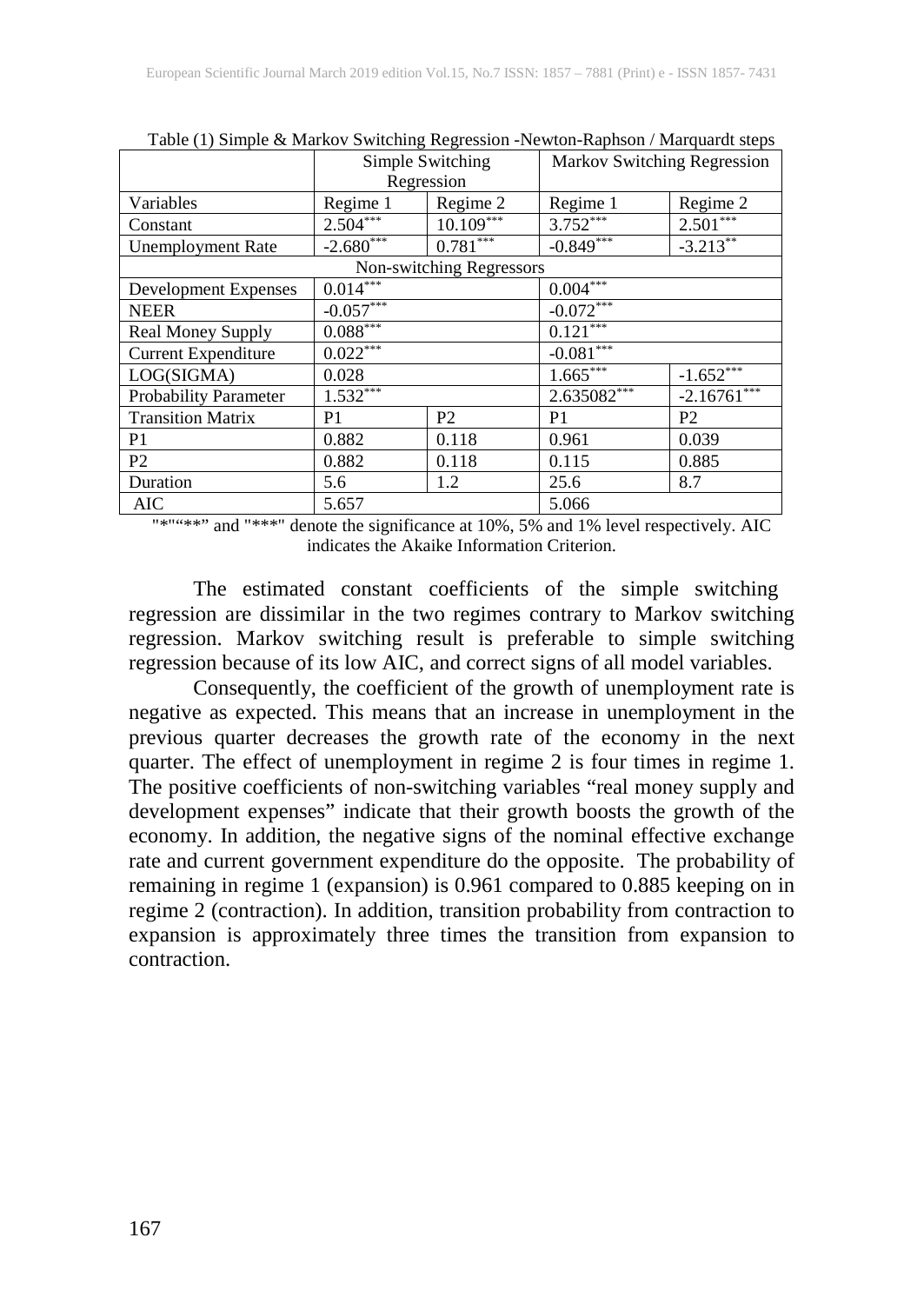

The estimated duration shows that the Sudan economic expansion period lasts longer than contraction. That is, depicted by the Markov model than the simple model. The first contraction episode in the second half of the sixties corresponds to the abandonment of the ten-year development plan. However, the second displays the effect of internal political events,while the third corresponds to the end of unsuccessful five year development plan and the devaluation of the local currency for the first time in the quarter of 1978. Weather conditions mainly flood adversely affected the economic growth rate in the fourth episode and resulted to drought in fifth. The rest was due to poor economic policies, lavish expenses on non-productive activities and security, corruption, nepotism, and economic embargo by the USA. According to the Corruption Perception Index, Sudan's score out of a clean score of 10 has been declining from 2.3 in 2003; 2.2 in 2004; 2.1 in 2005; to 1.6 in 2017 (Transparency International 2017).

#### **5.2 Discussion**

There is clear evidence that switching regression is suitable for estimating expansions and contractions of the Sudanese real GDP. Simple and Markov switching regression using quarterly data produced the correct signs of the main switching variable that is the unemployment rate in both regimes. The same is true for non-switching variables. However, the positive effects of development expenditure and real money supply are the expected signs as well as the negative impact of government current expenditure and NEER.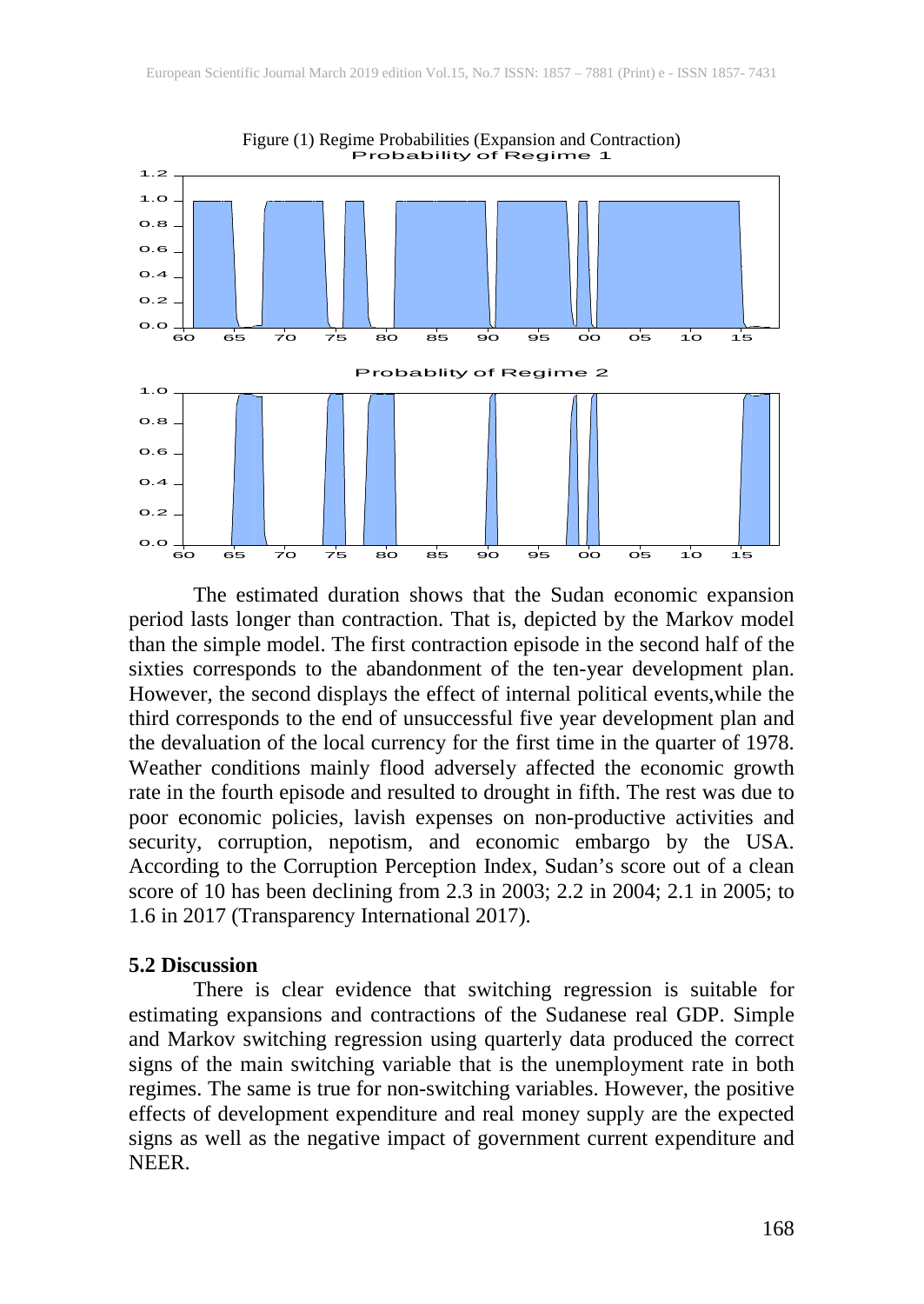The use of annual data enforces the Markov switching regression to produce incorrect signs of the unemployment rate in regime 2, and real money supply. On the other hand, the simple switching failed to offer the correct sign of unemployment at both regimes, and real money supply. This entails the conversion of the data frequency by EViews to quarterly data, and theresults confirmed Milidonis (2015) finding that data frequency matters. All results are satisfactory but should be taken with caution.

The Sudan economy is of a dual structure incorporates the traditional and modern sector. The former contains rain-fed agriculture, livestock, forestry, fishery and handcrafts, traditional mining, and traditional modes of transportation. More than 70% of the labor force is engaged in traditional sector activities using primitive technology. The weather conditions and civil war largely affect the traditional sector. The modern sector consists of manufacturing (light industries food and beverages using obsolete technology, sugar factories, and petroleum product), mining, oil industry, modern building and construction, water and electricity industries, modern modes of transportation and telecommunication. The components of the modern sectors are enclaveds within the traditional sector which lack linkage. More so the construction sector suffers from insufficiency of capacity and incompetent building materials industry. This is in addition to the lack of setup, finance, production facilities, skilled labor, education, and training programs (Akra Elkhalifa et al. 2007). Furthermore, there are environmental problems of the bricks industry and contest with agriculture in terms of land usage.

The estimated coefficient of unemployment rate conforms to the finding of Ahmed and Awadelbari (2014) and Okun's law only in the expansion episode. Moreover, this conforms to Hamid (2017) in the recession episode. The main types of unemployment in Sudan are compulsory, structural, and disguised unemployment. The consecutive governments since the second half of the 1960s have been adding to compulsory unemployment by enforcing the law of "dismiss for the public interest". It also includes the privatization program and education policies that have expanded the admission of large numbers of students, in addition to corruption and nepotism, especially in the last thirty decades. The main cause of structural unemployment is the unavailability of jobs that laegely matches with large of the qualification of graduates. In addition, the structure of the economy's share i.e. the agricultural sector (labor-intensive sector) was 49% during the period 1960-1976, 33% during 1977-88, and 21% in the period 1989-2017. Thus, the services sector has been increasing at the expense of the agricultural sector. The decline in agricultural share was as a result of weather conditions, civil war, and economic policies especially taxes This; eventually triggered migration from rural to urban areas raising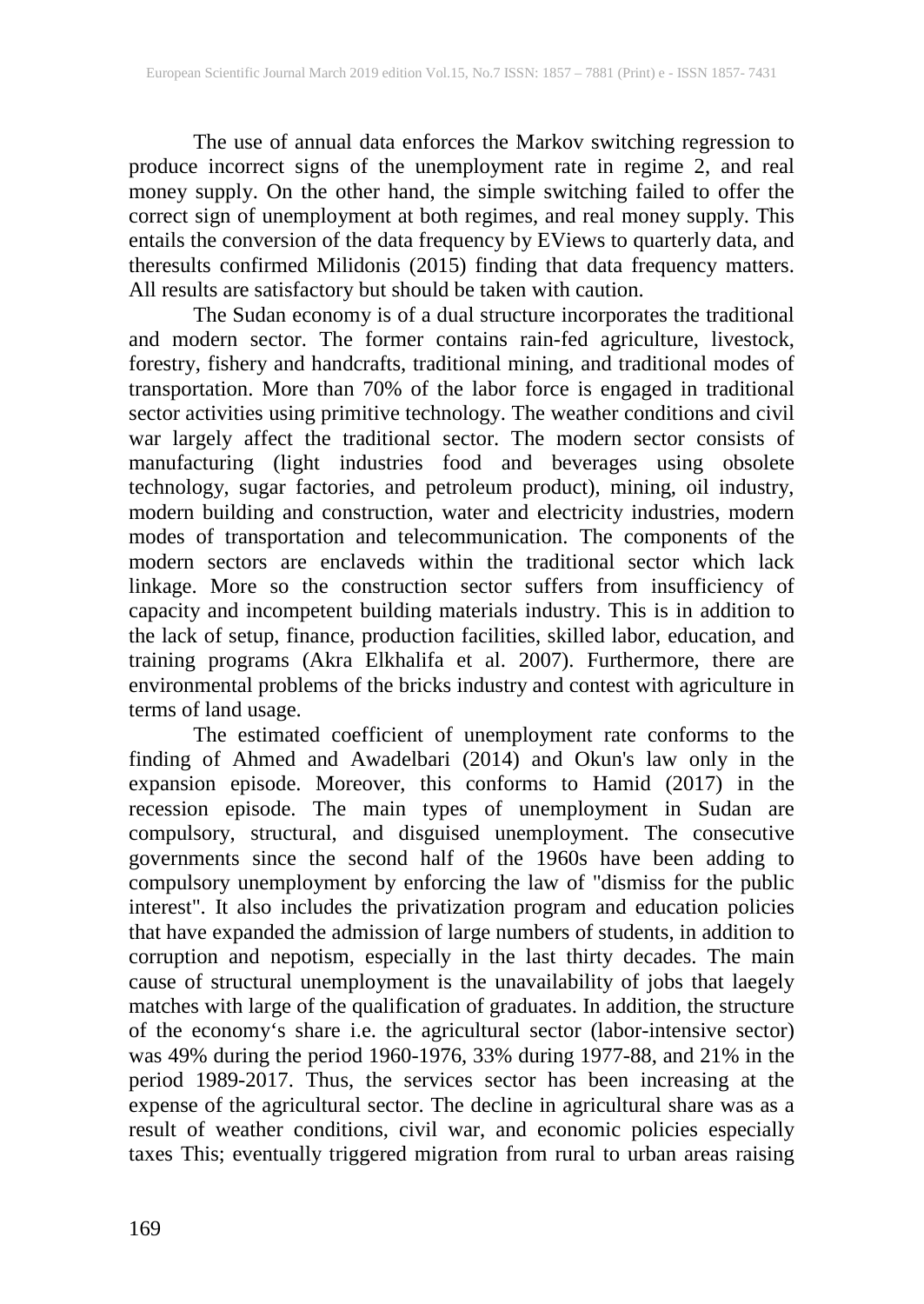the number of marginalized population and urban poor masses. Disguised unemployment is the prevailing factor owing to lack of proper job description, and the inefficient private sector.

In addition, the negative sign of the estimated NEER coefficient indicates a decrease in the weighted average which is a depreciation of the Sudanese pound against the basket of currencies. This is contrary to Suliman (2000) findings. This means an increase in competitiveness, which is in favor of economic growth. The depreciation of NEER results usually from one of three possibilities: depreciation of the national currency, decline in the trade weight, and both. The depreciation of the national currency is supposed to boost foreign trade, as it constitutes the main ingredient in the IMF and World Bank structural adjustment programs (SAPs). It is noteworthy to mention that Sudan has been implementing SAPs since 1978 without any success to realize these premises.

Real money supply was increasing in the period 1960 to 1976 with an average growth rate of 8.1% accompanied by an inflation average of 6.91% thus adding the real value of 1.19%. The average growth rates of inflation and real money supply during the period 1977 to 1997 were 57.29 and -2.04 respectively misplacing almost 60% of real value. The real money supply shows an upward trend in the period 1998-2017 with an average growth rate of 14.61 and inflation of 15.5. This is less than 1% of real value.

Furthermore, the average ratio of the amount of money devoted to public projects establishes only 16.6% of aggregate expenditure. The significant estimated coefficient of development expenses is far below the real money supply indicating the effectiveness of monetary policy compared to fiscal policy. This low effect on economic growth is due to the delays of completion of public projects as a consequence of corruption at the stages of the feasibility study, location, and execution. The estimated coefficient of development expenditure is almost the same as a current expenditure with an opposite sign. This indicates the role development expenditure can play despite its low share of total expenditure. The country is characterized as the food basket of the world owing to the abundant water and fertile land, laborforce but only 10% of the arable land is used.

# **6. Conclusion**

The efficiency of fiscal and monetary policy has been investigated by Markov switching and simple switching regression. Annual data gave some incorrect signs. We used EViews 10 for estimation and also used the facility for changing the data frequency from annual to quarter. Quarterly data produced the correct signs of all variables. The unemployment rate was the switching variable accompanied with non-switching variables. Therefore, results based on quarterly data showed that the probability of transition from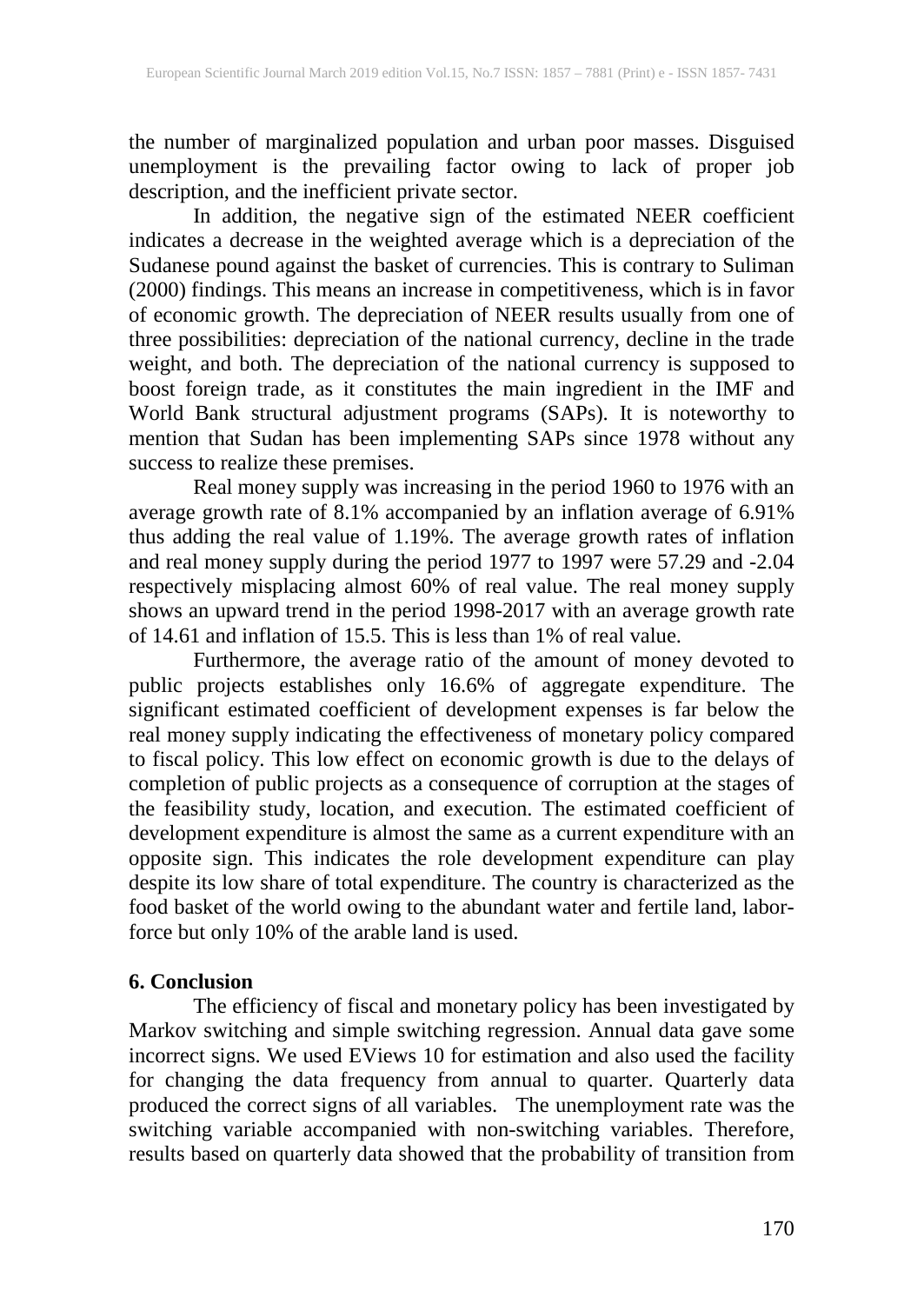expansion to contraction is less than from contraction to expansion. Results identified eleven episodes of contractions. Real money supply also passed three phases of the addition of real value, losing of large real value, and near recovery. We recommend that public investment share of aggregate expenditure should be raised at the expense of current expenditure. The restructuring of the economy requires first the modernization of both the traditional and modern sector and finding appropriate ways to transfer technology and convince the society to adapt. Also, more efforts should be made to create jobs to reduce unemployment.

### **References:**

1. Abdalla, Suliman Zakaria Suliman (2016). Modeling the Sources and Impact of Fluctuations in the Sudan V.R.S Series. February No. 495

http://www.ide.go.jp/library/English/Publish/Download/Vrf/pdf/495 .pdf

- 2. Aguiar, Mark, & Gopinath, Gita I (2007) Emerging Markets Business Cycles: The Cycle s the Trend Working Paper 10734 National Bureau of Economic Research http://www.nber.org/papers/w10734
- 3. Ahmed, Allam (2009) Understanding the Concept of Technology Transfer and Sustainable Development in Sudan: An Overview file:///D:/Switching%20Regression/Understanding\_the\_Concept\_of \_Technology\_Transfer\_a.pdf
- 4. Ahmed, Huda Mohamed Mukhtar, & Awadelbari, Abdelaziz Albashir Abdalla (2014) Economic Growth and Unemployment in Sudan: An Empirical analysis University of Bakht Alruda Scientific Journal Issue No. 13 https://www.researchgate.net/publication/270890664\_Economic\_Gr owth\_and\_Unemployment\_in\_Sudan\_An\_Empirical\_Analysis
- 5. Akram A. Elkhalifa et al. (2007) Sustainable Architecture and Urban Development http://www.irbnet.de/daten/iconda/CIB22676.pdf
- 6. Bazhal, Iurii (2016) The Theory of Economic Development of J.A. Schumpeter: Key Features https://mpra.ub.uni-muenchen.de/69883/ MPRA Paper No. 69883
- 7. Blog, Jason Cawley's (2012) The Real Value of the US Money Supply http://seekingalpha.com/209922-jason-cawley/1128961-the -real-value-of-the-us-money-supply
- 8. Burns, Arthur F., & Wesley C. Mitchell Measuring Business Cycles (1946) (New York, New York: National Bureau of Economic Research.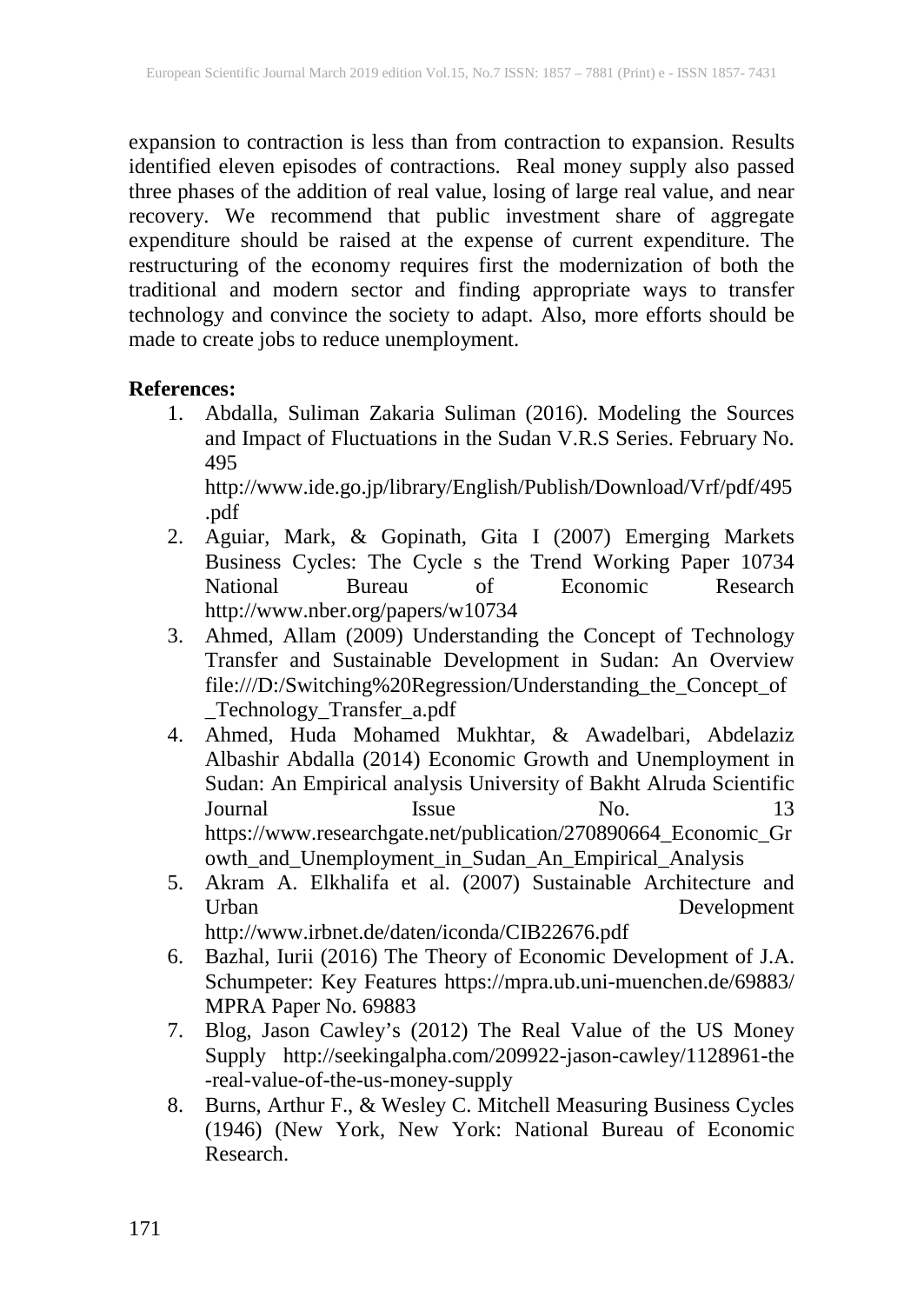- 9. Cheung, Yin-Wong & Erlandsson, Ulf, G (2004) Exchange Rates and Markov Switching Dynamics, Monetary Policy and International Finance Working Paper No. 138
- 10. Cifter, Atilla (2017) Estimating the Effect of Inflation on Stock Returns using Regime-dependent Impulse Response Analysis Journal of Social Sciences Volume 2 No 2 | Winter 2017, 1-16
- 11. Canova, F. (1998a). Detrending and Business Cycle Facts *Journal of Monetary Economics* 41,
- 12. 475 512.
- 13. Canova, F. (1998b). Detrending and business cycle facts: A user's guide. *Journal of Monetary Economics* 41, 533 - 540.
- 14. Faisal Mukhtari (6/1/2019) The Relationship between Unemployment and Economic Growth and Economic Policy Implications https://www.kantkj.com/media/4130/7841doc
- 15. Faulwasser, Timm; Grossy Marco, and Semmler, Willi (2017) Credit Cycles and Monetary Policy in a Regime-Switching Model
- 16. Guérin, Pierre and Leiva-Leon, Danilo (2017) Model Averaging in Markov-Switching Models: Predicting National Regression with Regional Data
- 17. Hamid, Ghreeballa Abdelmajeed Abdelkader (2017) Journal of Economics and Administrative Sciences JEAS https://www.researchgate.net/publication/325809391
- 18. Hamilton, James D. (2005) Regime Switching Models https://econweb.ucsd.edu/~jhamilto/palgrav1.pdf
- 19. International Arab Encyclopedia (5/1/2019) https://www.marefa.org/
- 20. Madhani, P. M. (2010) Rebalancing Fixed and Variable Pay in Sales Organization: A Business Cycle Perspective. Compensation & Benefits Review 42(3) 179-189
- 21. Maneejuk, Paravee; Yamaka, Woraphon, and Sriboonchitta, Songsak (2018) Empirical likelihood estimation of the Markovswitching model Journal of Physics: Conf. Series 1053 (2018) 012130
- 22. Milidonis, Andreas (2015) An Empirical Investigation of CDS spreads using a Regime Switching Default Risk Model
- 23. Morgan, Peter J. (2011). The Role of Macroeconomic Policy in Rebalancing Growth ADBI Working Paper Series No. 266
- 24. Mullineux, A.W. (2011) Business Cycle, and Financial Crisis https://hvtc.edu.vn/Portals/0/files/635826563558646918businesscycles-and-financial-crises.pdf
- 25. Nominal Effective Exchange Rate (NEER) and Real Effective Exchange Rate (https://www.bnm.md)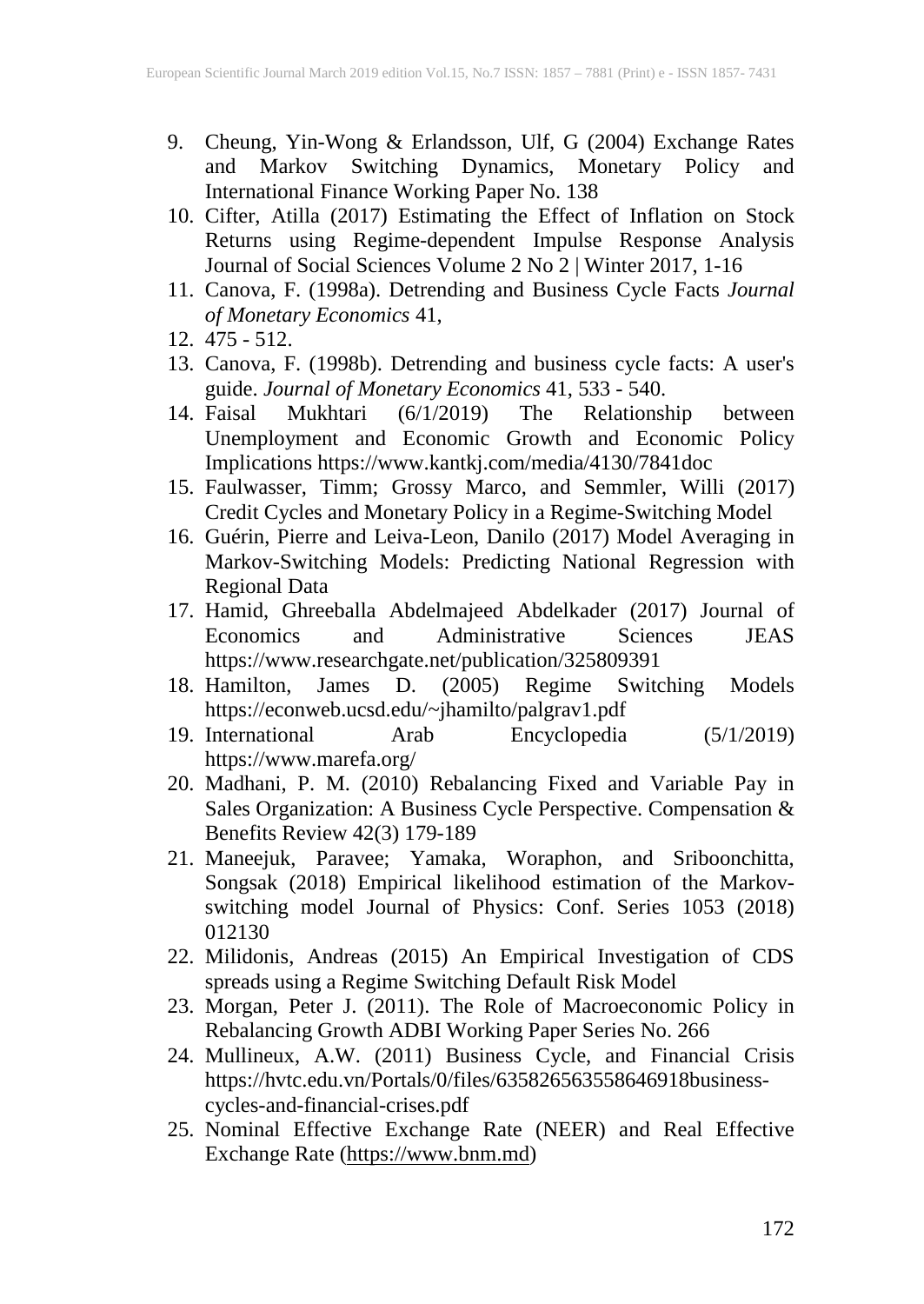- 26. Okun, Arthur (1962) Potential GNP: Its measurement and significance, American Statistical Association, Proceedings of the Business and Economics Section, https://milescorak.files.wordpress.com/2016/01/okun-potential-gnpits-measurement-and-significance-p0190.pdf
- 27. Prukumpai, Suthawan (2015) Time-varying Industrial Portfolio Betas under the Regime-switching Model Evidence from the Stock Exchange of Thailand Applied Economics Journal Vol. 22 No. 2 (December 2015): 54-76
- 28. Rogers, E. M. (1995) Diffusion of Innovations, Fourth Edition, the Free Press https://www.d.umn.edu/~lrochfor/ireland/dif-of-inch06.pdf
- 29. Sabir, Samina and Zahid, Khushbakht (2010) Macroeconomic policies and Business cycle: The Role of Institutions in SAARC **Countries**
- 30. Schumpeter J.A (1961) Theory of Economic Development: An Inquiry in Profit, Capital Credit, Interest and Business Cycle. Translated by Redvers Opie (1961) New York: OUP https://mpra.ub.uni-

muenchen.de/69883/1/MPRA\_paper\_69883.pdf%7D

- 31. Singh, T.P. (2007). Sustainable Construction, Sustainability Tomorrow, volume (2) issue (2). http://www.irbnet.de/daten/iconda/CIB22676.pdf
- 32. Subagyo, Ahmad and Sugiarto, Teguh (2016) Application Markov (AR) Switching Regression Global Journal of Pure and Applied Mathematics. Volume 12, Number 3 (2016), pp. 2411-2421 http://www.ripublication.com/gjpam.htm
- 33. Suliman, Kabbashi Medani (2000) The Sources of Macroeconomic Fluctuations in Sudan, unpublished Ph.D. Faculty of Economic and Social Studies, University of Khartoum www.codesria.org/IMG/PDF/t\_suliman\_kabbashi\_medani.pdf?6528 /...
- 34. Transparency International (2017) Corruption Perceptions Index (CPI)

https://www.transparency.org/news/feature/corruption\_perceptions\_ index\_2017

- 35. World Bank REER\_database\_ver28Jun2018
- 36. Will Kenton (6/1/2019) Investopedia https://www.investopedia.com/terms/n/neer.asp.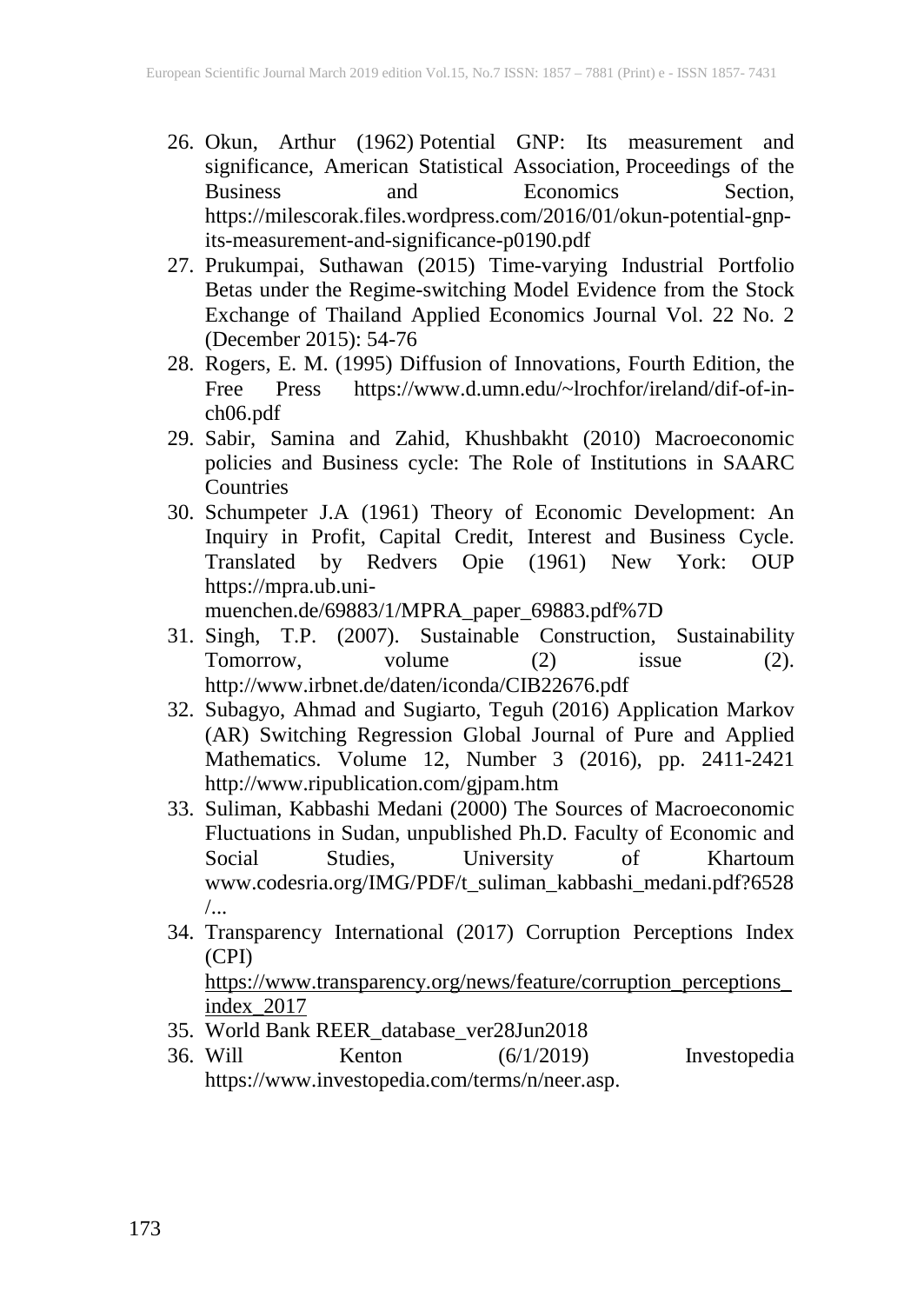| $\sim$ $\sim$       | <b>GR</b> | <b>NEERDOT</b> | <b>MSRDOT</b> | <b>URDOT</b> | <b>DVRDOT</b> | <b>CXRDOT</b> |
|---------------------|-----------|----------------|---------------|--------------|---------------|---------------|
| Mean                | 3.8       | $-9.2$         | 0.1           | 0.4          | 11.3          | 2.17          |
| Median              | 4.6       | $-3.4$         | 0.1           | 1.0          | $-1.3$        | $-1.31$       |
| Maximum             | 19.5      | 12.8           | 0.3           | 3.0          | 359.6         | 75.72         |
| Minimum             | $-10.6$   | $-92.7$        | $-0.3$        | $-5.0$       | $-73.5$       | $-41.00$      |
| Std. Dev.           | 5.9       | 19.4           | 0.1           | 1.2          | 68.2          | 22.05         |
| <b>Skewness</b>     | $-0.1$    | $-1.9$         | $-0.6$        | $-1.8$       | 2.8           | 0.73          |
| Kurtosis            | 3.1       | 7.7            | 3.6           | 9.2          | 13.9          | 4.189         |
| Jarque-Bera         | 0.1       | 87.0           | 4.6           | 123.1        | 358.7         | 8.48          |
| Probability         | 0.9       | 0.0            | 0.1           | 0.0          | 0.0           | 0.014         |
| <b>Observations</b> | 57        | 57             | 57            | 57           | 57            | 57            |

### **Annex** Annex (1) Descriptive Statistics

# Annex (2) Unit Root with Break Test

| <b>Augmented Dickey-Fuller</b> |              | <b>Break Date</b> |           |                   |
|--------------------------------|--------------|-------------------|-----------|-------------------|
|                                | Intercept    | Trend& Intercept  | Intercept | Trend & Intercept |
| GR                             | $-7.50***$   | $-7.48***$        | 1984      | 1984              |
| <b>MSRDOT</b>                  | $-5.78***$   | $-6.79***$        | 1996      | 1997              |
| <b>DVRDOT</b>                  | $-11.04***$  | $-10.85***$       | 1971      | 1971              |
| <b>URDOT</b>                   | $-17.61***$  | $-17.49***$       | 1991      | 1991              |
| <b>NEERDOT</b>                 | $-4.70**$    | $-6.21***$        | 1976      | 1996              |
| <b>CXRDOT</b>                  | $-10.658***$ | $-10.801***$      | 1999      | 1999              |
| <b>BUDRDOT</b>                 | $-10.69***$  | $-10.44***$       | 1978      | 1978              |

# Annex (3) Cointegration Test

| Date: 01/03/19 Time: 17:37                                      |                                              |                  |                |           |  |  |  |
|-----------------------------------------------------------------|----------------------------------------------|------------------|----------------|-----------|--|--|--|
| Sample (adjusted): 1963 2017                                    |                                              |                  |                |           |  |  |  |
| Included observations: 55 after adjustments                     |                                              |                  |                |           |  |  |  |
|                                                                 | Trend assumption: Linear deterministic trend |                  |                |           |  |  |  |
| Series: GR URDOT DVRDOT MSRDOT NEERDOT CXRDOT                   |                                              |                  |                |           |  |  |  |
| Lags interval (in first differences): 1 to 1                    |                                              |                  |                |           |  |  |  |
| <b>Unrestricted Cointegration Rank Test (Trace)</b>             |                                              |                  |                |           |  |  |  |
| Hypothesized                                                    |                                              | Trace            | 0.05           |           |  |  |  |
| No. of $CE(s)$                                                  | Eigenvalue                                   | <b>Statistic</b> | Critical Value | $Prob.**$ |  |  |  |
| None *                                                          | 0.652027                                     | 134.4573         | 69.81889       | 0.0000    |  |  |  |
| At most $1 *$                                                   | 0.499464                                     | 76.39758         | 47.85613       | 0.0000    |  |  |  |
| At most $2 *$                                                   | 0.359967                                     | 38.33342         | 29.79707       | 0.0041    |  |  |  |
| At most 3                                                       | 0.136775                                     | 13.79051         | 15.49471       | 0.0889    |  |  |  |
| 5.701108<br>At most $4 *$<br>0.098465<br>3.841466<br>0.0169     |                                              |                  |                |           |  |  |  |
| Trace test indicates 3 cointegrating eqn(s) at the $0.05$ level |                                              |                  |                |           |  |  |  |
| * denotes rejection of the hypothesis at the 0.05 level         |                                              |                  |                |           |  |  |  |
| **MacKinnon-Haug-Michelis (1999) p-values                       |                                              |                  |                |           |  |  |  |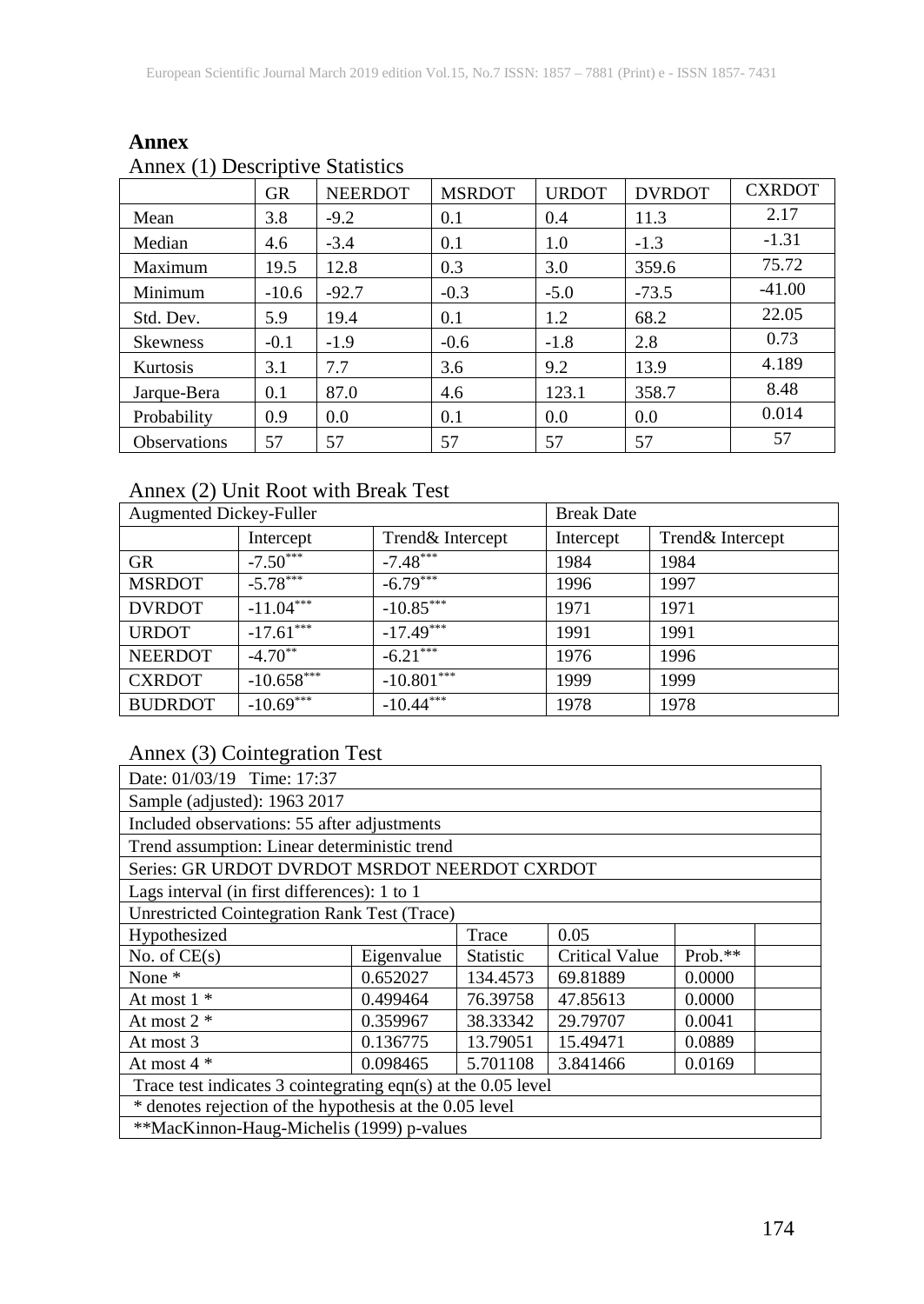| Dependent Variable: GR                                                 |                                                          |                                  |                |            |  |  |
|------------------------------------------------------------------------|----------------------------------------------------------|----------------------------------|----------------|------------|--|--|
| Method: Markov Switching Regression (Newton-Raphson / Marquardt steps) |                                                          |                                  |                |            |  |  |
|                                                                        | Date: 01/14/19 Time: 18:31                               |                                  |                |            |  |  |
|                                                                        | Sample (adjusted): 1961Q1 2017Q4                         |                                  |                |            |  |  |
|                                                                        | Included observations: 228 after adjustments             |                                  |                |            |  |  |
|                                                                        | Number of states: 2                                      |                                  |                |            |  |  |
|                                                                        | Initial probabilities obtained from the ergodic solution |                                  |                |            |  |  |
|                                                                        | Huber-White robust standard errors & covariance          |                                  |                |            |  |  |
|                                                                        | No d.f. adjustment for standard errors & covariance      |                                  |                |            |  |  |
| Random search: 25 starting values with 10 iterations using 1 standard  |                                                          |                                  |                |            |  |  |
|                                                                        | deviation (rng=kn, seed=573892247)                       |                                  |                |            |  |  |
|                                                                        | Convergence achieved after 4 iterations                  |                                  |                |            |  |  |
| Variable                                                               | Coefficient                                              | Std. Error                       | z-Statistic    | Prob.      |  |  |
|                                                                        | Regime 1                                                 |                                  |                |            |  |  |
| $\mathcal{C}$                                                          | 3.751982                                                 | 0.38825                          | 9.66384        | 0.0000     |  |  |
| <b>URDOT</b>                                                           | $-0.84858$                                               | 0.236513                         | $-3.58788$     | 0.0003     |  |  |
| LOG(SIGMA)                                                             | 1.664909                                                 | 0.053697                         | 31.00542       | 0.0000     |  |  |
| Regime 2                                                               |                                                          |                                  |                |            |  |  |
| $\mathcal{C}$                                                          | 2.501912                                                 | 0.046876                         | 53.37339       | 0.0000     |  |  |
| <b>URDOT</b>                                                           | $-3.21344$                                               | 0.036767<br>$-87.3999$<br>0.0000 |                |            |  |  |
| LOG(SIGMA)                                                             | $-1.65156$                                               | 0.064212<br>$-25.7202$<br>0.0000 |                |            |  |  |
|                                                                        | Common                                                   |                                  |                |            |  |  |
| <b>NEERDOT</b>                                                         | $-0.071510$                                              | 0.00405                          | $-17.6594$     | 0.0000     |  |  |
| <b>DVRDOT</b>                                                          | 0.003522                                                 | 0.000756                         | 4.656322       | 0.0000     |  |  |
| <b>MSRDOT</b>                                                          | 0.120800                                                 | 0.002783                         | 43.40097       | 0.0000     |  |  |
| <b>CXRDOT</b>                                                          | $-0.08093$                                               | 0.00161                          | $-50.2514$     | 0.0000     |  |  |
|                                                                        | <b>Transition Matrix Parameters</b>                      |                                  |                |            |  |  |
| $P11-C$                                                                | 3.201551                                                 | 0.269932                         | 11.86057       | 0.0000     |  |  |
| $P21-C$                                                                | $-2.03898$                                               | 0.4044                           | $-5.04199$     | 0.0000     |  |  |
| Mean dependent variable                                                | S.D. dependent var<br>5.187634<br>4.071894               |                                  |                |            |  |  |
| S.E. of regression                                                     | 4.838213                                                 | Sum squared resid<br>5103.01     |                |            |  |  |
| Durbin-Watson stat                                                     | 0.486874                                                 |                                  | Log-likelihood | $-565.505$ |  |  |
| Akaike info criterion                                                  | 5.065837                                                 | Schwarz criterion<br>5.246329    |                |            |  |  |
| Hannan-Quinn criteria.                                                 | 5.13866                                                  |                                  |                |            |  |  |

#### Annex (4)

# Annex  $(5)$

| Dependent Variable: GR                                                |                                                                        |  |  |  |  |
|-----------------------------------------------------------------------|------------------------------------------------------------------------|--|--|--|--|
|                                                                       | Method: Simple Switching Regression (Newton-Raphson / Marquardt steps) |  |  |  |  |
|                                                                       | Date: 01/14/19 Time: 19:03                                             |  |  |  |  |
|                                                                       | Sample (adjusted): 1961Q1 2017Q4                                       |  |  |  |  |
|                                                                       | Included observations: 228 after adjustments                           |  |  |  |  |
| Number of states: 2                                                   |                                                                        |  |  |  |  |
| Huber-White robust standard errors & covariance                       |                                                                        |  |  |  |  |
| Random search: 25 starting values with 10 iterations using 1 standard |                                                                        |  |  |  |  |
| deviation (rng=kn, seed=759803832)                                    |                                                                        |  |  |  |  |
| Failure to improve objective (non-zero gradients) after 0 iterations  |                                                                        |  |  |  |  |
| Variable<br>Coefficient<br>Std. Error<br>z-Statistic<br>Prob.         |                                                                        |  |  |  |  |